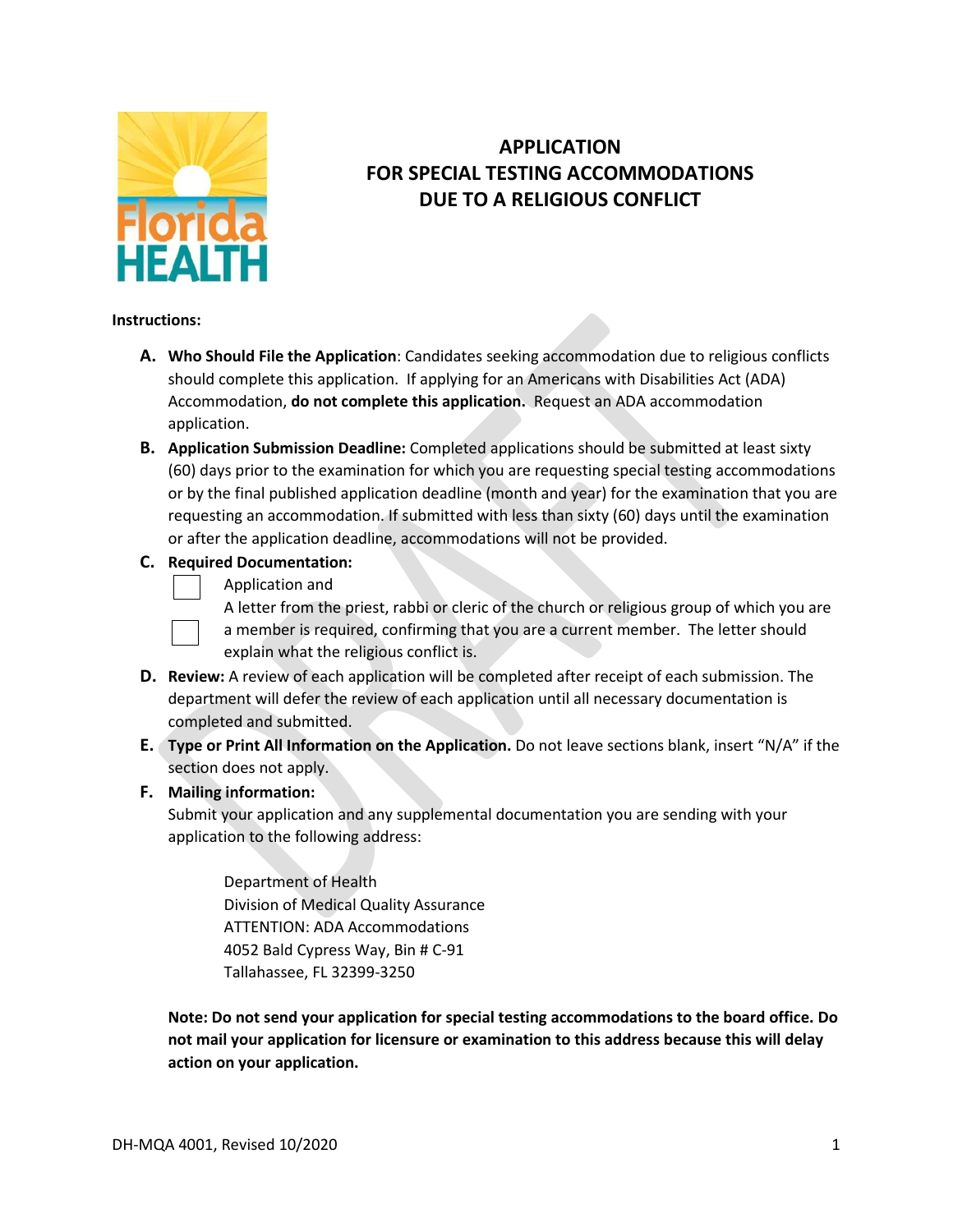| <b>APPLICATION</b><br><b>FOR SPECIAL TESTING ACCOMMODATIONS</b><br>DUE TO A RELIGIOUS CONFLICT<br>PERSONAL DATA |                                                                                                                                                                                                                                                               |             |
|-----------------------------------------------------------------------------------------------------------------|---------------------------------------------------------------------------------------------------------------------------------------------------------------------------------------------------------------------------------------------------------------|-------------|
|                                                                                                                 |                                                                                                                                                                                                                                                               |             |
| 2. Mailing Address: ____________                                                                                | Street                                                                                                                                                                                                                                                        | Apt. Number |
| City                                                                                                            | State                                                                                                                                                                                                                                                         | Zip Code    |
| 3. Phone Number: (____)___________________(Mobile)                                                              |                                                                                                                                                                                                                                                               | (Work)      |
| EXAMINATION FOR WHICH ACCOMMODATION IS REQUESTED                                                                |                                                                                                                                                                                                                                                               |             |
| 1. Profession: New York 1. Profession:                                                                          |                                                                                                                                                                                                                                                               |             |
| Month / Year of Exam: North Month / Year of Exam:<br>2.                                                         | and the control                                                                                                                                                                                                                                               |             |
| 3.<br>(1) Laws and Rules<br>(2) National<br>(3) State Exam                                                      | Name of the Examination (check all those that pertain and identify by name):<br>(b) Written<br>(c) Specialty (ies) (if applicable): ___________<br>____ (a) Practical ___________<br>$\sqrt{a}$ (b) Written<br>(c) Specialty (ies) (if applicable): _________ |             |